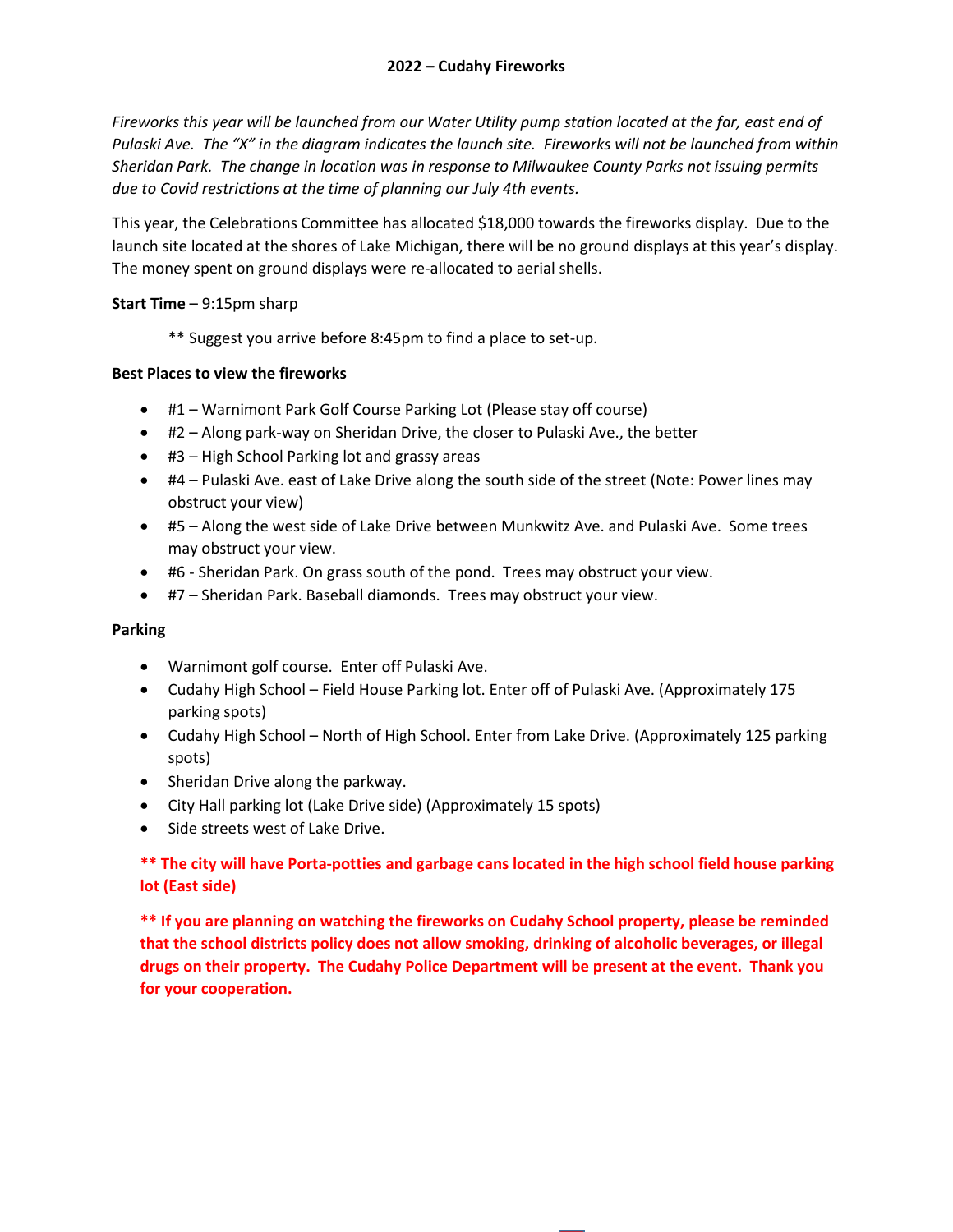

**Fireworks will be launch from Cudahy Water Utility property on the Lake**